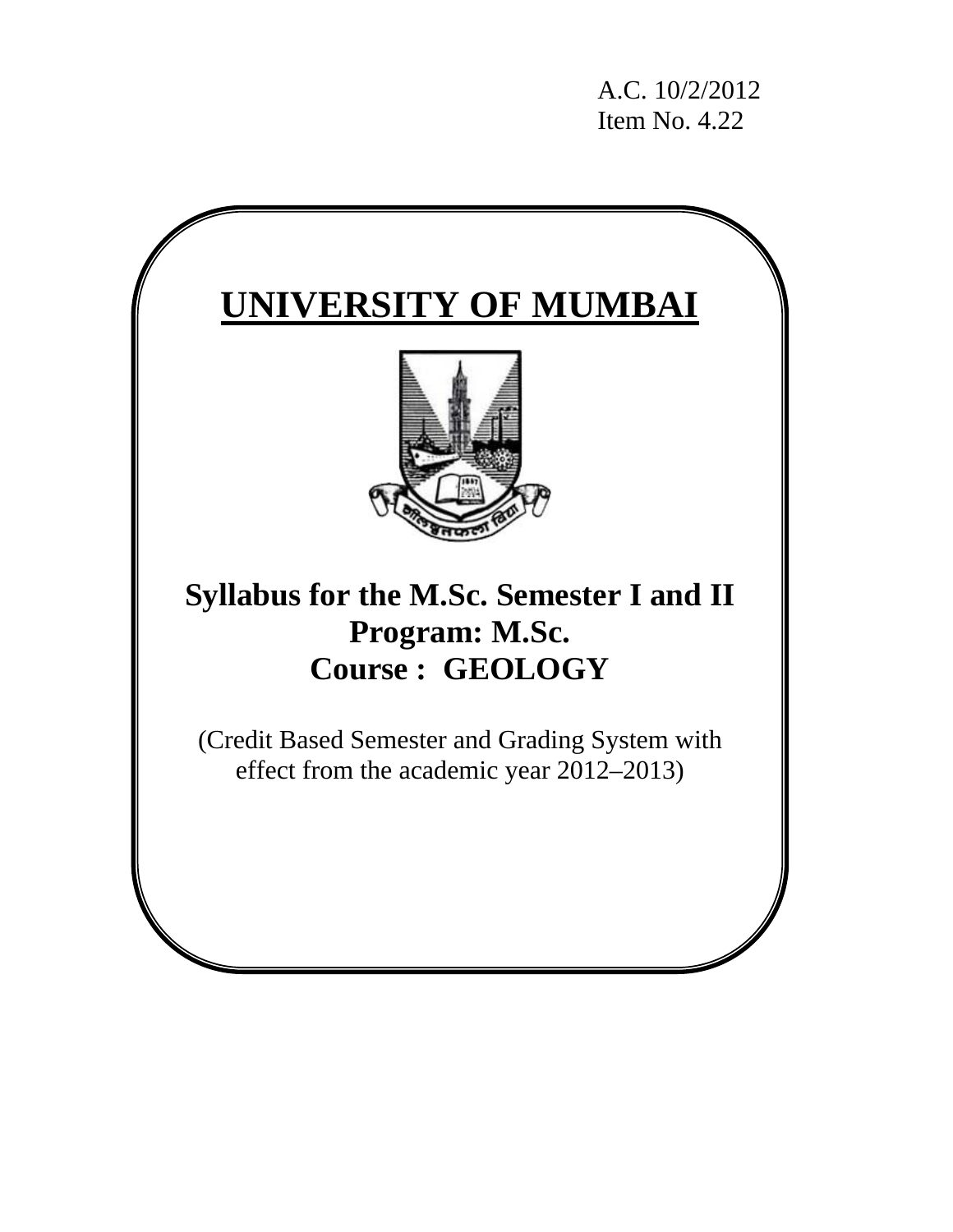# **M.Sc. Semester I and Semester II GEOLOGY Syllabus Credit Based and Grading System To be implemented from the Academic year 2012-2013**

| <b>Course Code</b> | <b>UNIT</b> | <b>MINERALOGY</b><br><b>Study of Rock forming</b><br><b>Minerals:</b> | <b>Credits</b> | 2L/<br>Week |
|--------------------|-------------|-----------------------------------------------------------------------|----------------|-------------|
| <b>PSGE101</b>     |             | Fe-Mg Group and Mica Group                                            |                |             |
|                    | Н           | Feldspar Group and<br>Feldspathoids                                   |                |             |
|                    | Ш           | Other Minerals 1                                                      |                |             |
|                    | ΙV          | Other Minerals 2                                                      |                |             |

# **SEMESTER I**

| <b>Course Code</b> | <b>UNIT</b> | <b>GEOCHEMISTRY I</b>  | <b>Credits</b> | 2L/<br><b>Week</b> |
|--------------------|-------------|------------------------|----------------|--------------------|
| <b>PSGE102</b>     |             | Elements               |                |                    |
|                    |             | Geochemical Cycle      |                |                    |
|                    | Ш           | Radiogenic Isotopes    |                |                    |
|                    | IV          | <b>Stable Isotopes</b> |                |                    |

| <b>Course Code</b> | <b>UNIT</b> | <b>STRUCTURAL GEOLOGY</b>                   |  | <b>Credits</b> $\  L /$ Week |
|--------------------|-------------|---------------------------------------------|--|------------------------------|
| <b>PSGE103</b>     |             | Introduction                                |  |                              |
|                    | $\rm II$    | Time Relationship and<br>Behaviour          |  |                              |
|                    | Ш           | Mechanics and Measurement of<br>Deformation |  |                              |
|                    |             | Diapirs and Salt Domes                      |  |                              |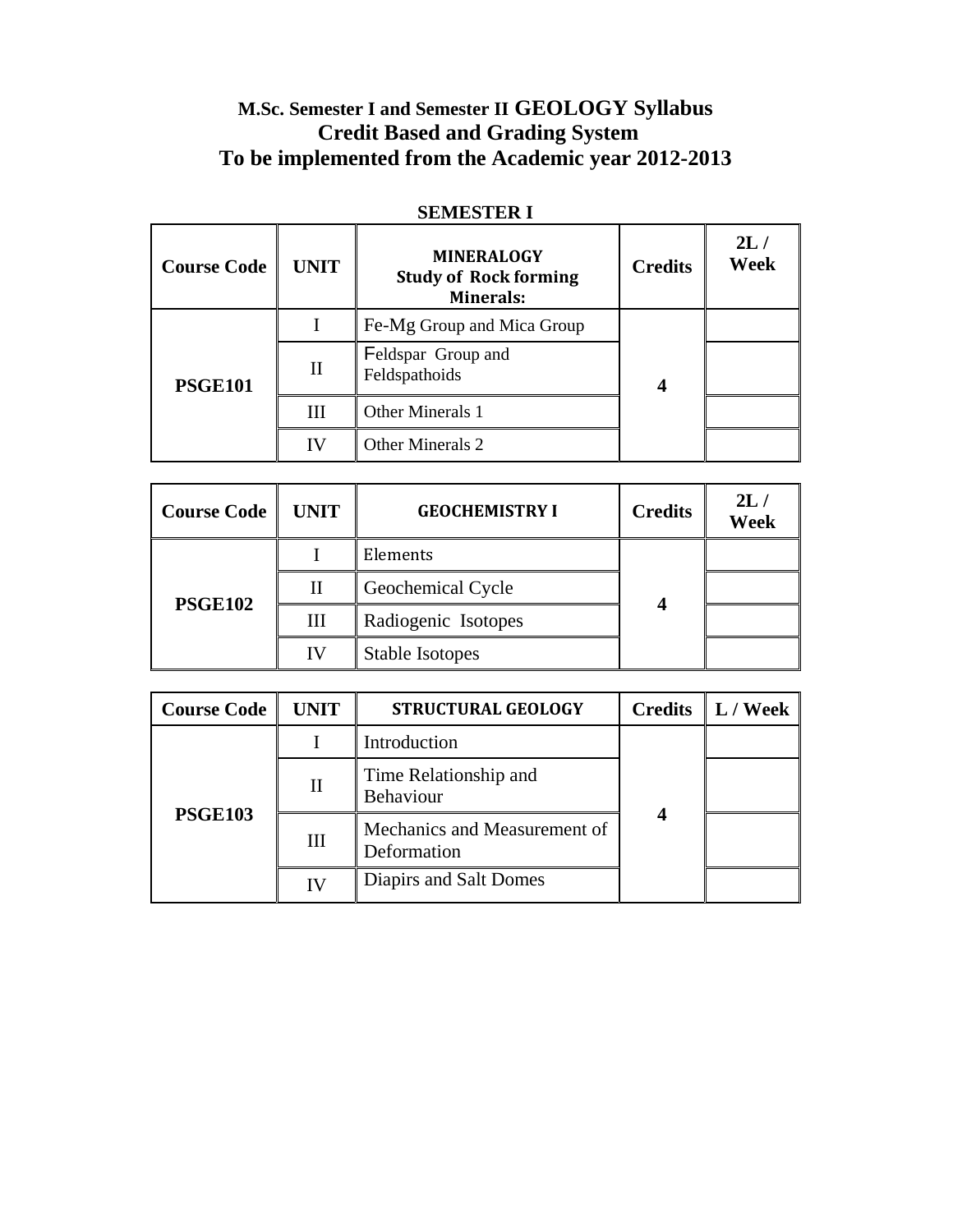| <b>Course Code</b> | <b>UNIT</b>  | <b>IGNEOUS PETROLOGY</b>                                                    | <b>Credits</b> | 2L/<br>Week |
|--------------------|--------------|-----------------------------------------------------------------------------|----------------|-------------|
|                    |              | MAGMAS 1                                                                    |                |             |
| <b>PSGE104</b>     | Н            | MAGMAS 2                                                                    |                |             |
|                    | $\mathbf{H}$ | PETROGRAPHIC PROVINCES IN<br>RELATION TO PLATE TECTONIC<br><b>SETTING 1</b> |                |             |
|                    | IV           | PETROGRAPHIC PROVINCES IN<br>RELATION TO PLATE TECTONIC<br><b>SETTING 2</b> |                |             |

| PSGEP101 | <b>MINERALOGY</b>        |  |
|----------|--------------------------|--|
| PSGEP102 | <b>GEOCHEMISTRY I</b>    |  |
| PSGEP103 | STRUCTURAL GEOLOGY       |  |
| PSGEP104 | <b>IGNEOUS PETROLOGY</b> |  |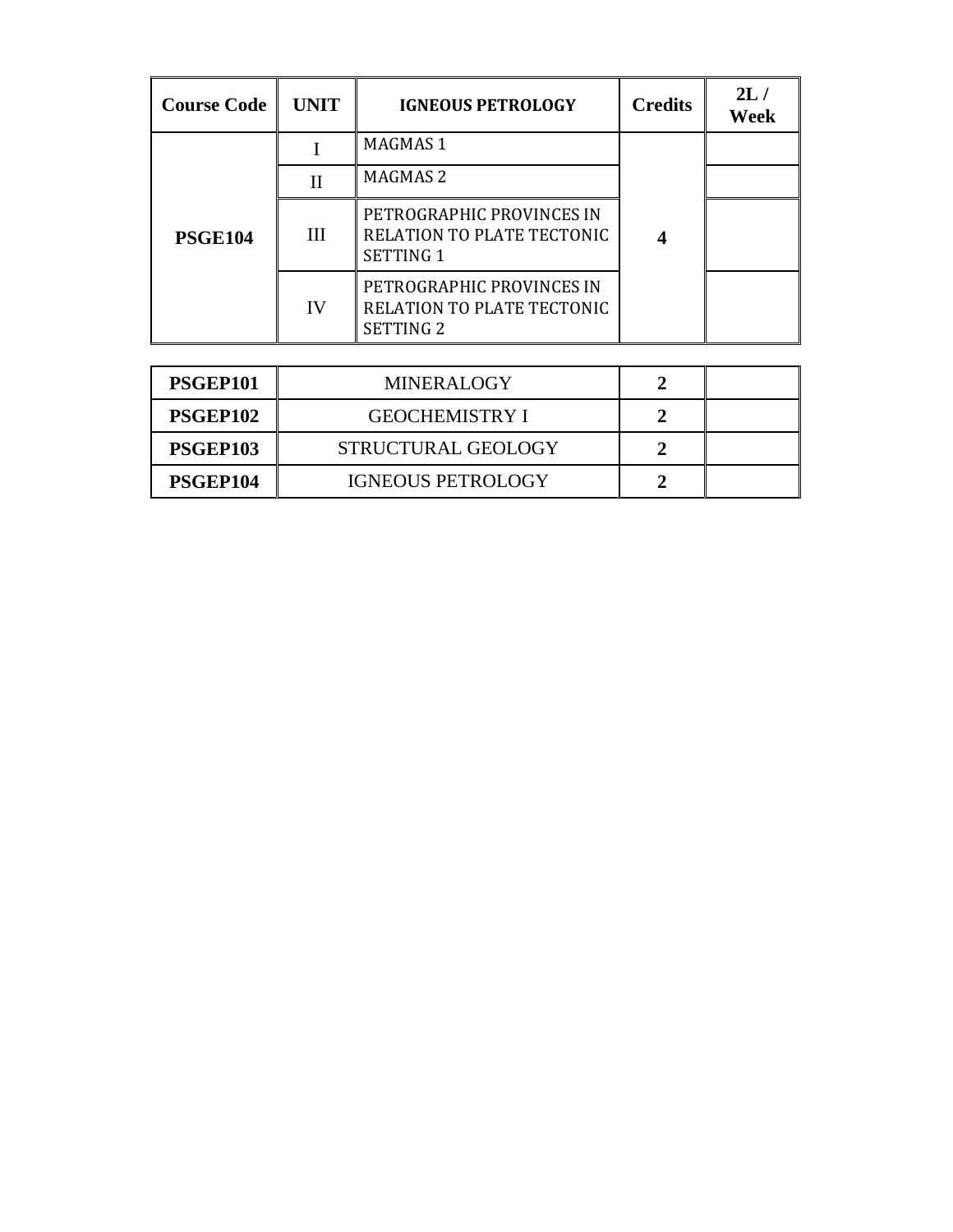# **SEMESTER II**

| <b>Course Code</b> | <b>UNIT</b> | <b>CRYSTAL OPTICS</b>     | <b>Credits</b> $\  L / \text{Week} \ $ |
|--------------------|-------------|---------------------------|----------------------------------------|
| <b>PSGE201</b>     |             | Crystal Optics Principles |                                        |
|                    |             | Refractometry:            |                                        |
|                    | Ш           | Reflected Light Optics    |                                        |
|                    |             | Optics                    |                                        |

|                |    | Course Code   UNITS   GEOCHEMISTRY II | <b>Credits</b> $\ $ L / Week |
|----------------|----|---------------------------------------|------------------------------|
| <b>PSGE202</b> |    | Thermodynamics 1                      |                              |
|                |    | Thermodynamics 2                      |                              |
|                | Ш  | Applications                          |                              |
|                | ΙА | <b>Trace Elements</b>                 |                              |

| <b>Course Code   UNITS</b> |    | <b>METAMORPHIC</b><br><b>PETROLOGY</b> |  | Credits $\  L /$ Week |
|----------------------------|----|----------------------------------------|--|-----------------------|
| <b>PSGE203</b>             |    | <b>Metamorphic Structures</b>          |  |                       |
|                            | Н  | <b>Metamorphic Facies</b>              |  |                       |
|                            | Ш  | Metamorphism 1                         |  |                       |
|                            | ΙV | Metamorphism 2                         |  |                       |

| <b>Course Code   UNITS  </b> |    | <b>SEDIMENTARY PETROLOGY</b>              | <b>Credits</b> $\  L / \text{Week} \ $ |
|------------------------------|----|-------------------------------------------|----------------------------------------|
|                              |    | Origin and Classification of<br>Sediments |                                        |
| <b>PSGE204</b>               |    | <b>Sedimentary Environments</b>           |                                        |
|                              | Ш  | : Sediment Analysis                       |                                        |
|                              | IV | : Sediment Characteristics                |                                        |

| PSGEP201 | <b>CRYSTAL OPTICS</b>    |  |
|----------|--------------------------|--|
| PSGEP202 | <b>I</b> GEOCHEMISTRY II |  |
| PSGEP203 | I METAMORPHIC PETROLOGY  |  |
| PSGEP204 | I SEDIMENTARY PETROLOGY  |  |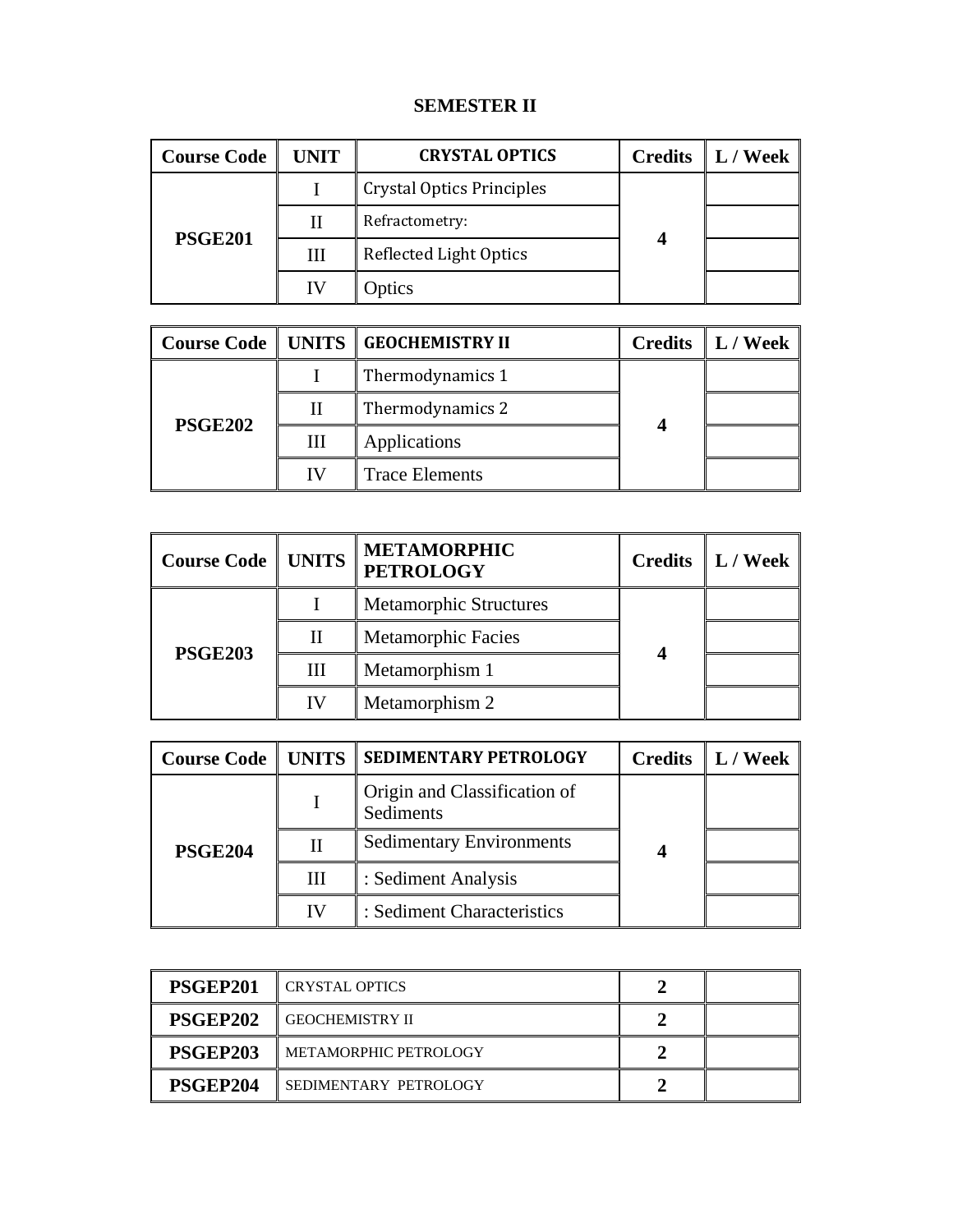# **Semester I Detailed Syllabus**

| <b>Course Code</b>                                                                                             | Title                                                                                                                                                                                                                                                                            | Credits |
|----------------------------------------------------------------------------------------------------------------|----------------------------------------------------------------------------------------------------------------------------------------------------------------------------------------------------------------------------------------------------------------------------------|---------|
|                                                                                                                | <b>MINERALOGY</b>                                                                                                                                                                                                                                                                |         |
| <b>PSGE101</b>                                                                                                 | Study of the following groups of rock forming minerals with<br>particular reference to their<br>crystal structure, chemistry, solid solutions, stability<br>conditions, classification, physical and optical properties,<br>alteration products and paragenesis: (UNITS I to IV) | 4       |
|                                                                                                                | Unit I: Fe-Mg Group and Mica Group                                                                                                                                                                                                                                               |         |
|                                                                                                                | Pyroxenes, Amphiboles, Olivines and Mica                                                                                                                                                                                                                                         |         |
| Unit II: Feldspar Group and Feldspathoids                                                                      |                                                                                                                                                                                                                                                                                  |         |
| Potassic Feldspar, Plagioclase Feldspar; Feldspathoids                                                         |                                                                                                                                                                                                                                                                                  |         |
| Unit III: Other Minerals 1                                                                                     |                                                                                                                                                                                                                                                                                  |         |
| Calcite, Dolomite and Apatite; Clay minerals, Zeolite, Aluminosilicates<br>(Sillimanite, Andalusite & Kyanite) |                                                                                                                                                                                                                                                                                  |         |
| Unit IV: Other Minerals 2                                                                                      |                                                                                                                                                                                                                                                                                  |         |
|                                                                                                                | Staurolite, Epidote, Cordierite, Scapolite, Spinel                                                                                                                                                                                                                               |         |

| <b>Course Code</b>                                                          | Title                                                                       | Credits        |  |  |
|-----------------------------------------------------------------------------|-----------------------------------------------------------------------------|----------------|--|--|
| <b>PSGE102</b>                                                              | <b>GEOCHEMISTRY I</b>                                                       | $\overline{4}$ |  |  |
| Unit I: Elements:                                                           |                                                                             |                |  |  |
|                                                                             | Atomic Structure, Formation, Abundances, Distribution in Earth, Geochemical |                |  |  |
| classification of elements.                                                 |                                                                             |                |  |  |
| Unit II: Geeochemical Cycle                                                 |                                                                             |                |  |  |
|                                                                             | Geochemical cycle. Basic principles of various analytical techniques in     |                |  |  |
| geochemistry                                                                |                                                                             |                |  |  |
| Unit: III Radiogenic Isotopes:                                              |                                                                             |                |  |  |
| Radioactivity, Range of Isotopic Systems (Rb/Sr, Sm/Nd, Lu/Hf, UTh-Pb,      |                                                                             |                |  |  |
|                                                                             | K/Ar-40 Ar/39Ar, (U-Th) / He and Fission Tracks)                            |                |  |  |
| Applications to Geology (to trace source and reconstruct evolution)         |                                                                             |                |  |  |
| Unit: IV Stable Isotopes:                                                   |                                                                             |                |  |  |
| Fractionation, Range of Isotopic Systems (O, H, C), Applications to Geology |                                                                             |                |  |  |
| Goldschmidt's stability series.                                             |                                                                             |                |  |  |
|                                                                             |                                                                             |                |  |  |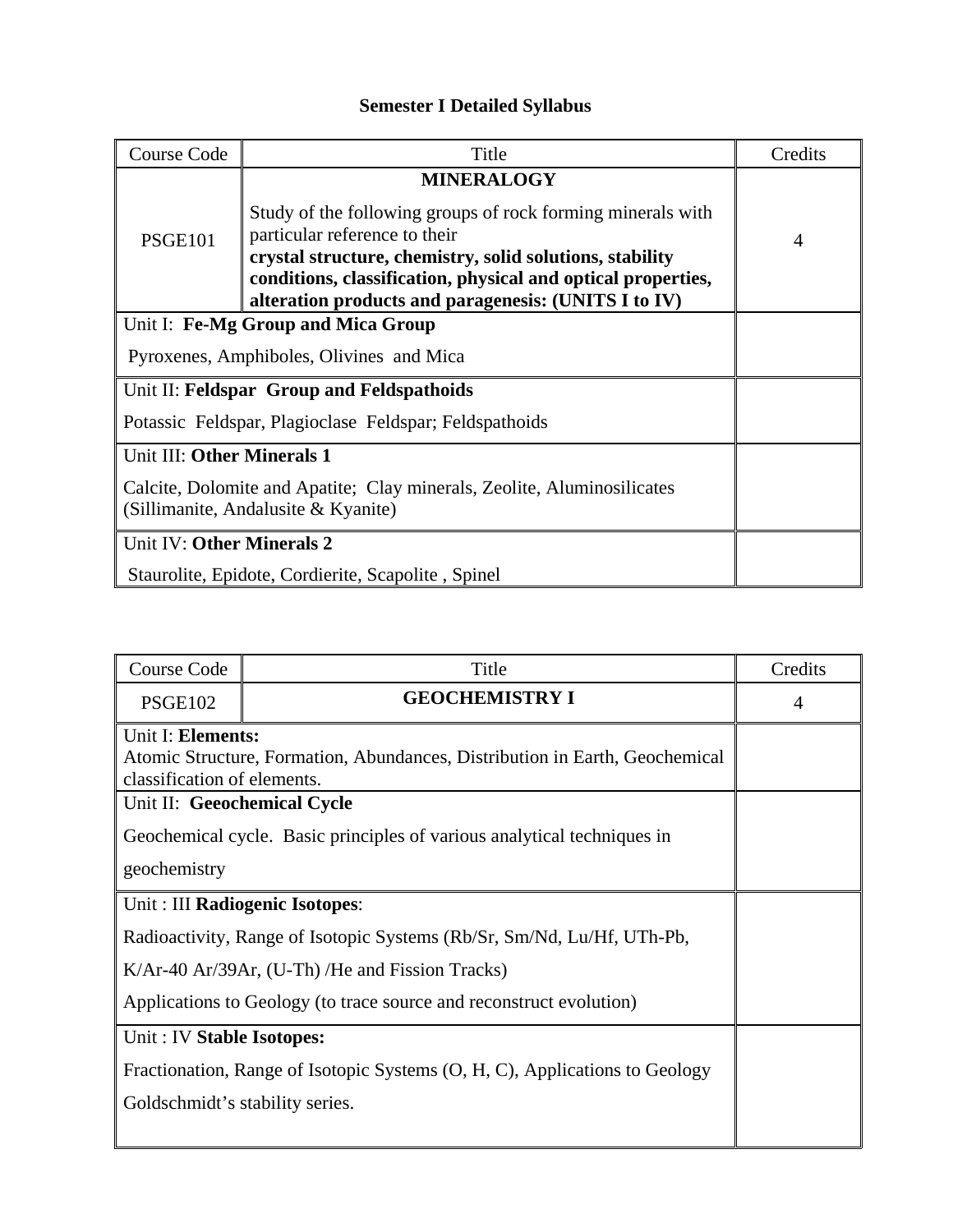| Course Code                                                                                                                 | Title                     | Credits |
|-----------------------------------------------------------------------------------------------------------------------------|---------------------------|---------|
| <b>PSGE103</b>                                                                                                              | <b>STRUCTURAL GEOLOGY</b> | 4       |
| Unit I: Introduction                                                                                                        |                           |         |
| Principles of geological mapping and map reading, projection diagrams.                                                      |                           |         |
| Stress-strain relationships of elastic, plastic and viscous materials.                                                      |                           |         |
| Unit II: Time Relationship and Behaviour                                                                                    |                           |         |
| Time-relationship between crystallization and deformation;                                                                  |                           |         |
| Structural behaviour of igneous rocks                                                                                       |                           |         |
| Unit III: Mechanics and Measurement of Deformation<br>Mechanics of Deformation: of folding and faulting, Unconformities and |                           |         |
| basement-cover relations; Measurement of strain in deformed rocks                                                           |                           |         |
| Unit IV: Diapirs and Salt Domes                                                                                             |                           |         |
| Behaviour of minerals and rocks under deformation conditions; Diapirs and                                                   |                           |         |
| salt domes                                                                                                                  |                           |         |

| Course Code                                                                       | Title                    | Credits |
|-----------------------------------------------------------------------------------|--------------------------|---------|
| <b>PSGE104</b>                                                                    | <b>IGNEOUS PETROLOGY</b> |         |
| Unit I: MAGMAS 1                                                                  |                          |         |
| Nature and types of Magmas; Cooling Behaviour of magmas                           |                          |         |
| Unit II: MAGMAS 2                                                                 |                          |         |
| Properties of magmas, Evolution and Sources of Magmas                             |                          |         |
| Unit III : PETROGRAPHIC PROVINCES IN RELATION TO PLATE TECTONIC                   |                          |         |
| <b>SETTING 1</b>                                                                  |                          |         |
| Oceanic basaltic; Continental tholeitic; Continental deep source                  |                          |         |
| Unit IV: PETROGRAPHIC PROVINCES IN RELATION TO PLATE TECTONIC                     |                          |         |
| <b>SETTING 2</b>                                                                  |                          |         |
| Continental marginal and Island Arc andesitic; Continental plutonic, granitic and |                          |         |
| anorthositic Orogenic belt ultramafic                                             |                          |         |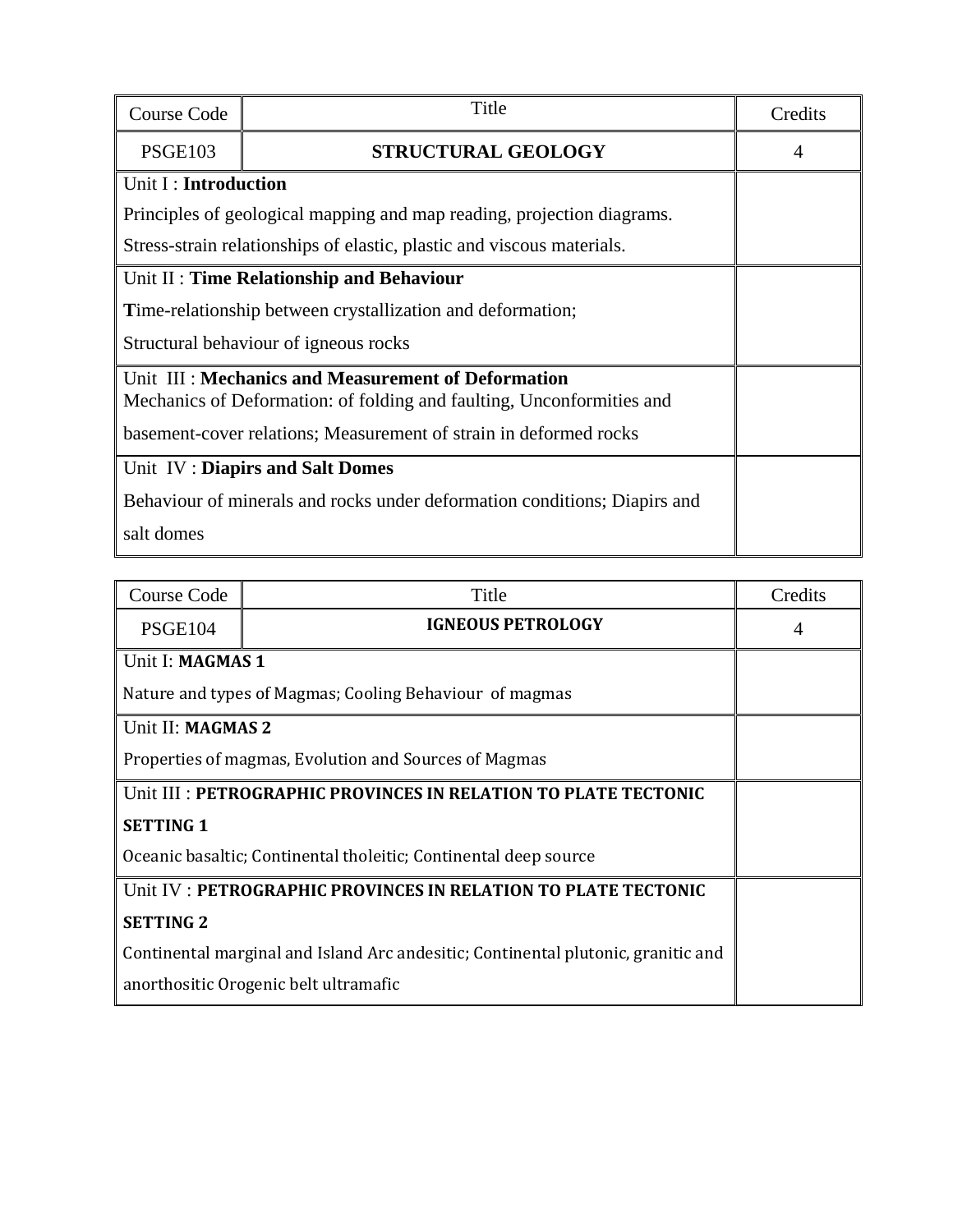# **Semester II Detail Syllabus**

| <b>Course Code</b>                                            | Title                              | Credits        |
|---------------------------------------------------------------|------------------------------------|----------------|
| <b>PSGE201</b>                                                | <b>CRYSTAL OPTICS</b>              | $\overline{4}$ |
|                                                               | Unit I: Crystal Optics Principles: |                |
| <b>Introduction to Optical Mineralogy:</b>                    |                                    |                |
| Theoretical aspects of optical properties of mineral,         |                                    |                |
| Fedarov stage-construction and adjustments.                   |                                    |                |
|                                                               |                                    |                |
| Unit II : Refractometry:                                      |                                    |                |
| Determination of:                                             |                                    |                |
| Birefringence                                                 |                                    |                |
| Refractive indices of uniaxial and                            |                                    |                |
| biaxial minerals                                              |                                    |                |
|                                                               |                                    |                |
|                                                               |                                    |                |
| Unit III : Reflected Light Optics<br>Twinkling                |                                    |                |
| Pleochroism                                                   |                                    |                |
| Interference / Polarization colours                           |                                    |                |
|                                                               |                                    |                |
| Unit IV : Optics                                              |                                    |                |
| Optics of isotropic minerals,                                 |                                    |                |
| Optics of anisotropic minerals.                               |                                    |                |
| Optical Indicatrix, Uniaxial and biaxial interference figures |                                    |                |
| Optic sign determination                                      |                                    |                |
| Sign of elongation                                            |                                    |                |
| Optic orientation                                             |                                    |                |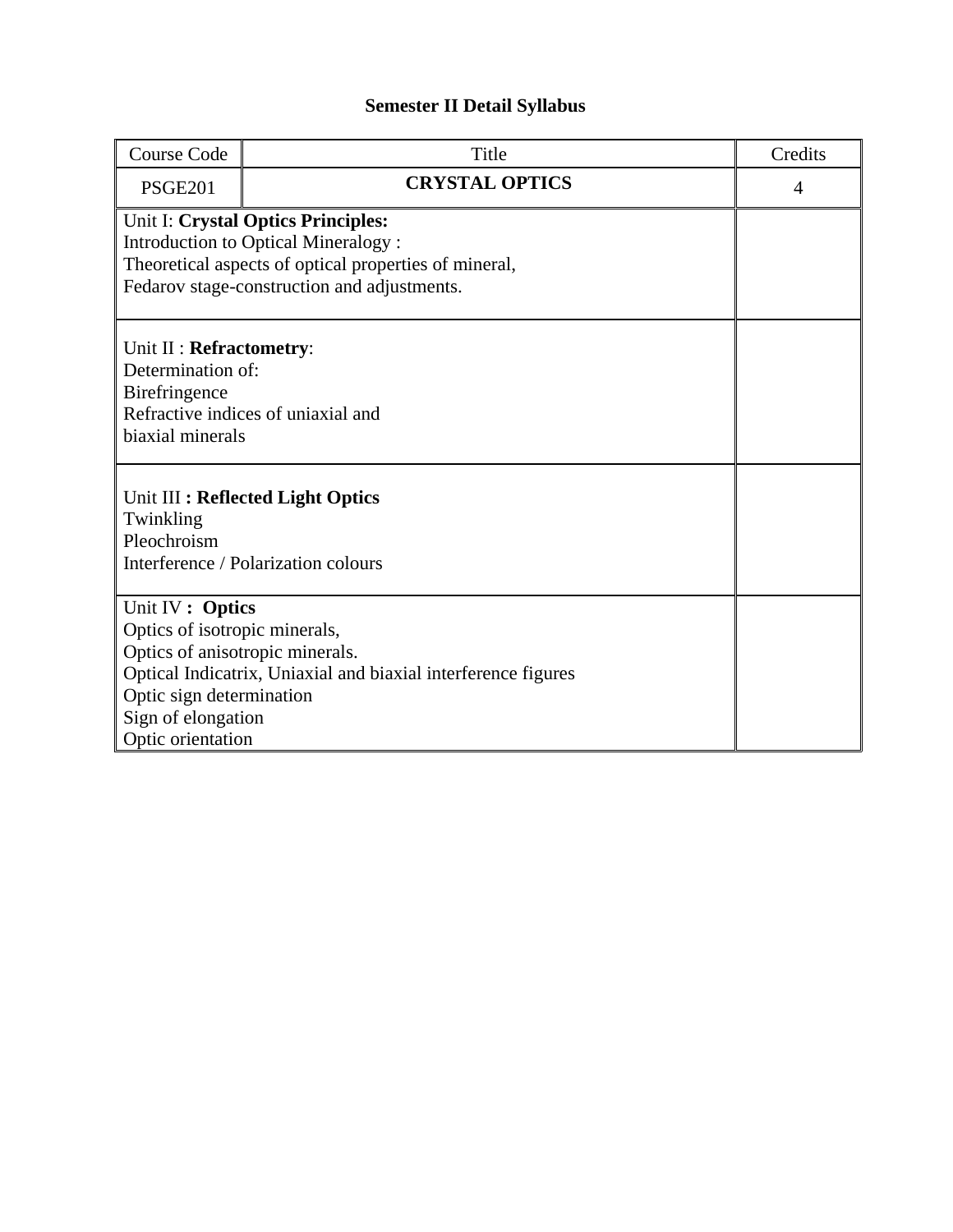| <b>Course Code</b>                                          | Title                   | Credits        |
|-------------------------------------------------------------|-------------------------|----------------|
| <b>PSGE202</b>                                              | <b>GEOCHEMISTRY II</b>  | $\overline{4}$ |
| Unit I: Thermodynamics 1 :                                  |                         |                |
|                                                             | <b>Basic Principles</b> |                |
| <b>Mineral Stability Diagrams</b>                           |                         |                |
| Unit II : Thermodynamics 2:                                 |                         |                |
| Oxidation and                                               |                         |                |
| <b>Reduction Reactions</b>                                  |                         |                |
| Kinetics.                                                   |                         |                |
|                                                             |                         |                |
| Unit III : Applications:                                    |                         |                |
| Sedimentary Rocks (Weathering, Diagenesis)                  |                         |                |
| Igneous Rocks (Partial Melting, Fractional Crystallization) |                         |                |
| Metamorphic Rocks (Metamorphic Reactions, P-T-t path)       |                         |                |
|                                                             |                         |                |
| Unit IV: Trace Elements:                                    |                         |                |
| Definition and Types                                        |                         |                |
| Distribution of trace elements in                           |                         |                |
| Igneous rocks                                               |                         |                |
| Sedimentary rocks                                           |                         |                |
| Metamorphic rocks                                           |                         |                |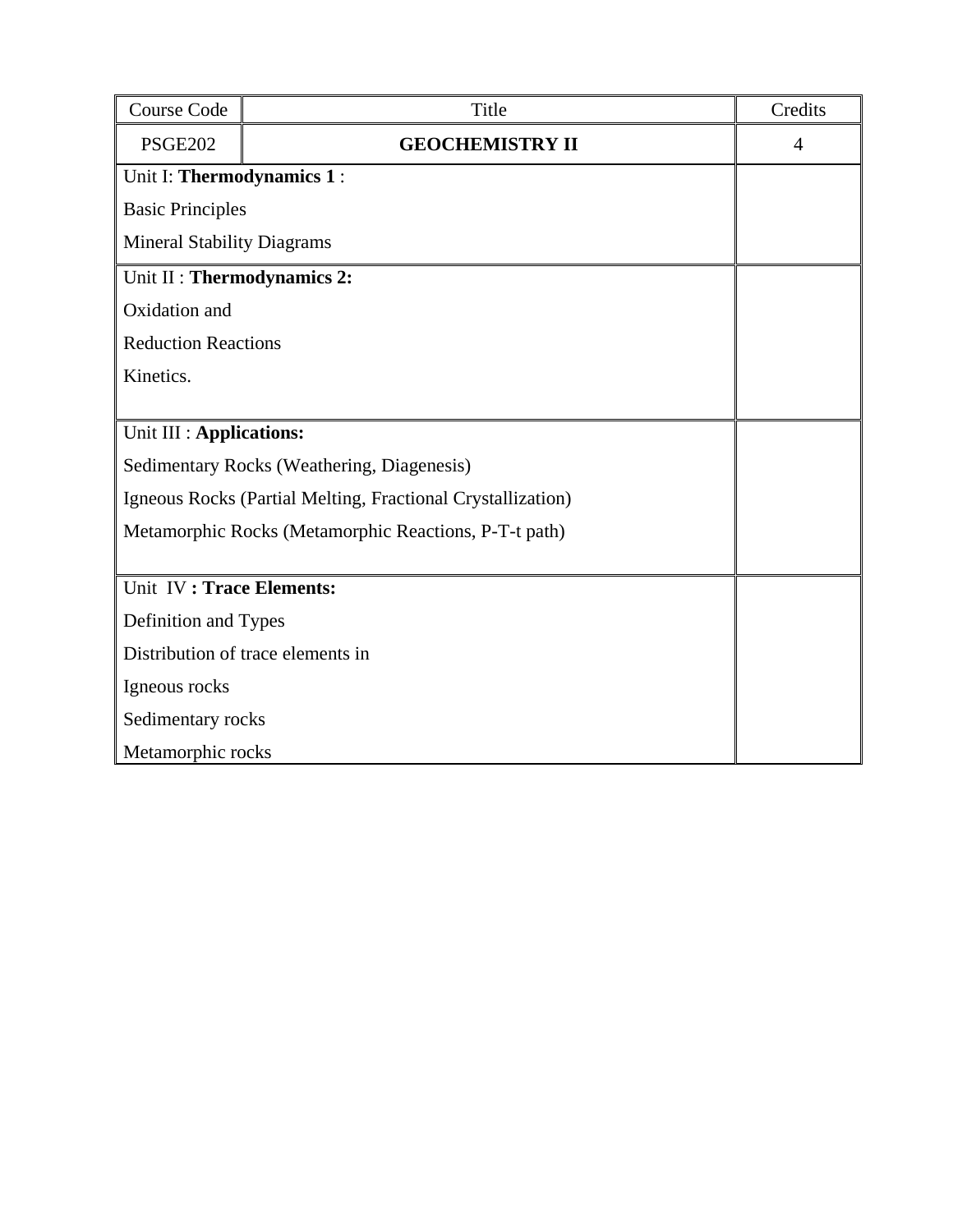| Course Code                                       | Title                          | Credits |  |
|---------------------------------------------------|--------------------------------|---------|--|
| <b>PSGE203</b>                                    | <b>METAMORPHIC PETROLOGY</b>   | 4       |  |
|                                                   | Unit I: Metamorphic Structures |         |  |
| <b>Metamorphic Structures</b>                     |                                |         |  |
| Equilibrium in Metamorphism                       |                                |         |  |
|                                                   | Unit II: Metamorphic facies    |         |  |
| Experimental Work in Metamorphic equilibria       |                                |         |  |
| <b>Metamorphic Facies</b>                         |                                |         |  |
| Facies Series of Tectonic and Non Tectonic Domain |                                |         |  |
| Unit III : Metamorphism 1                         |                                |         |  |
| Facies of Contact and Regional Metamorphism       |                                |         |  |
| Retrograde Metamorphism                           |                                |         |  |
| Metasomatism                                      |                                |         |  |
|                                                   | Unit IV: Metamorphism 2        |         |  |
| Metamorphic Differentiation and Diffusion         |                                |         |  |
| Granitization                                     |                                |         |  |
|                                                   |                                |         |  |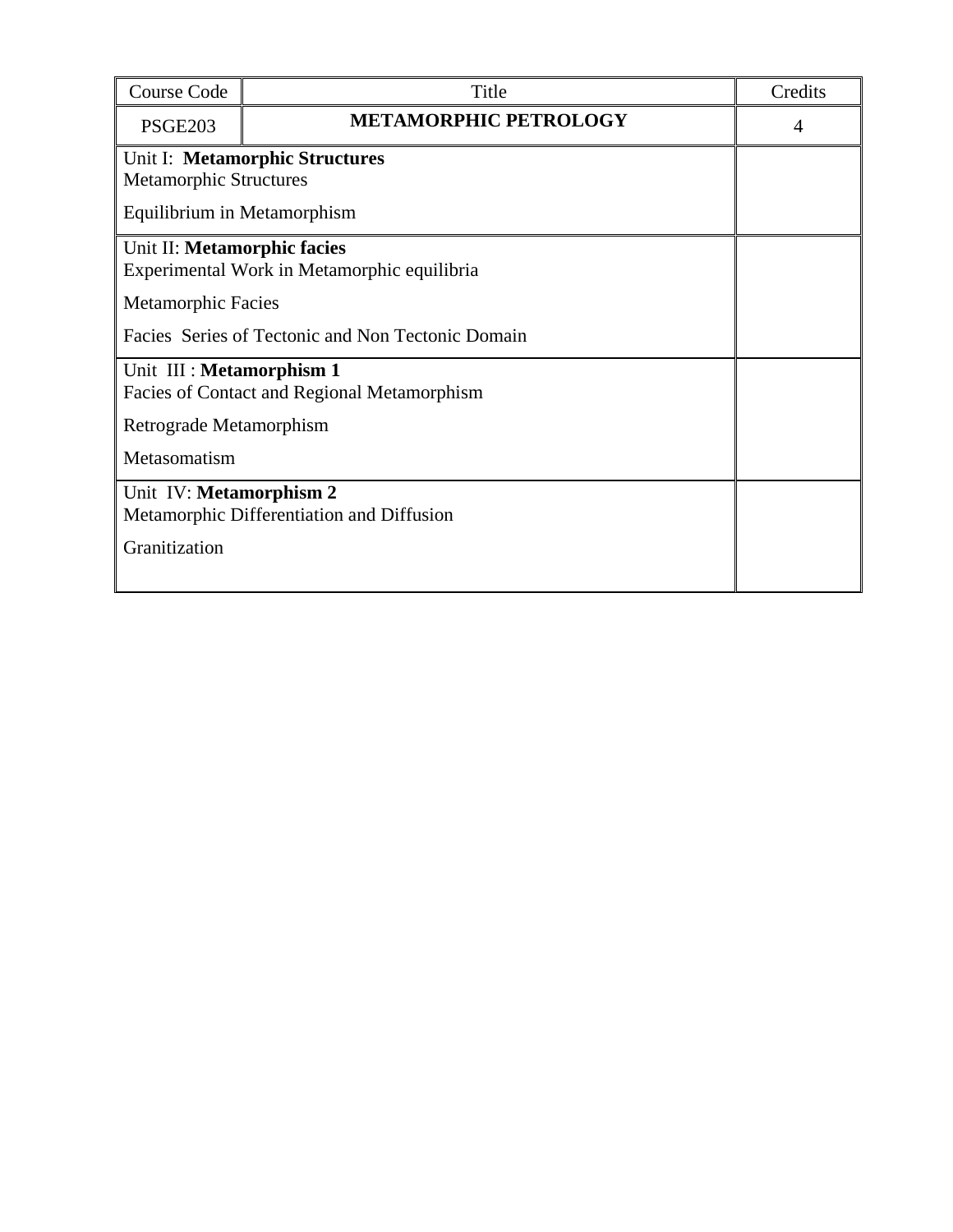| <b>Course Code</b>                                                                                                                                                           | Title                                          | Credits |
|------------------------------------------------------------------------------------------------------------------------------------------------------------------------------|------------------------------------------------|---------|
| <b>PSGE204</b>                                                                                                                                                               | <b>SEDIMENTARY PETROLOGY</b>                   | 4       |
|                                                                                                                                                                              | Unit I: Origin and Classification of Sediments |         |
| Character and classification of sedimentary rocks.<br>Origin of sediments,<br>classification of sediments                                                                    |                                                |         |
| Unit II: Sedimentary Environments                                                                                                                                            |                                                |         |
| Sedimentary differentiation.<br>Environments of deposition.                                                                                                                  |                                                |         |
| Unit III : Sediment Analysis                                                                                                                                                 |                                                |         |
| Mineral stability in sedimentary rocks.<br>Lithification and diagenesis.<br>Mechanical analysis of sediments:<br>Presentation and processing of sedimentary analytical data. |                                                |         |
| Unit IV : Sediment Characteristics                                                                                                                                           |                                                |         |
| Textural structural and mineralogical characters of sedimentary rocks.<br>Provenance and palaeogeography.                                                                    |                                                |         |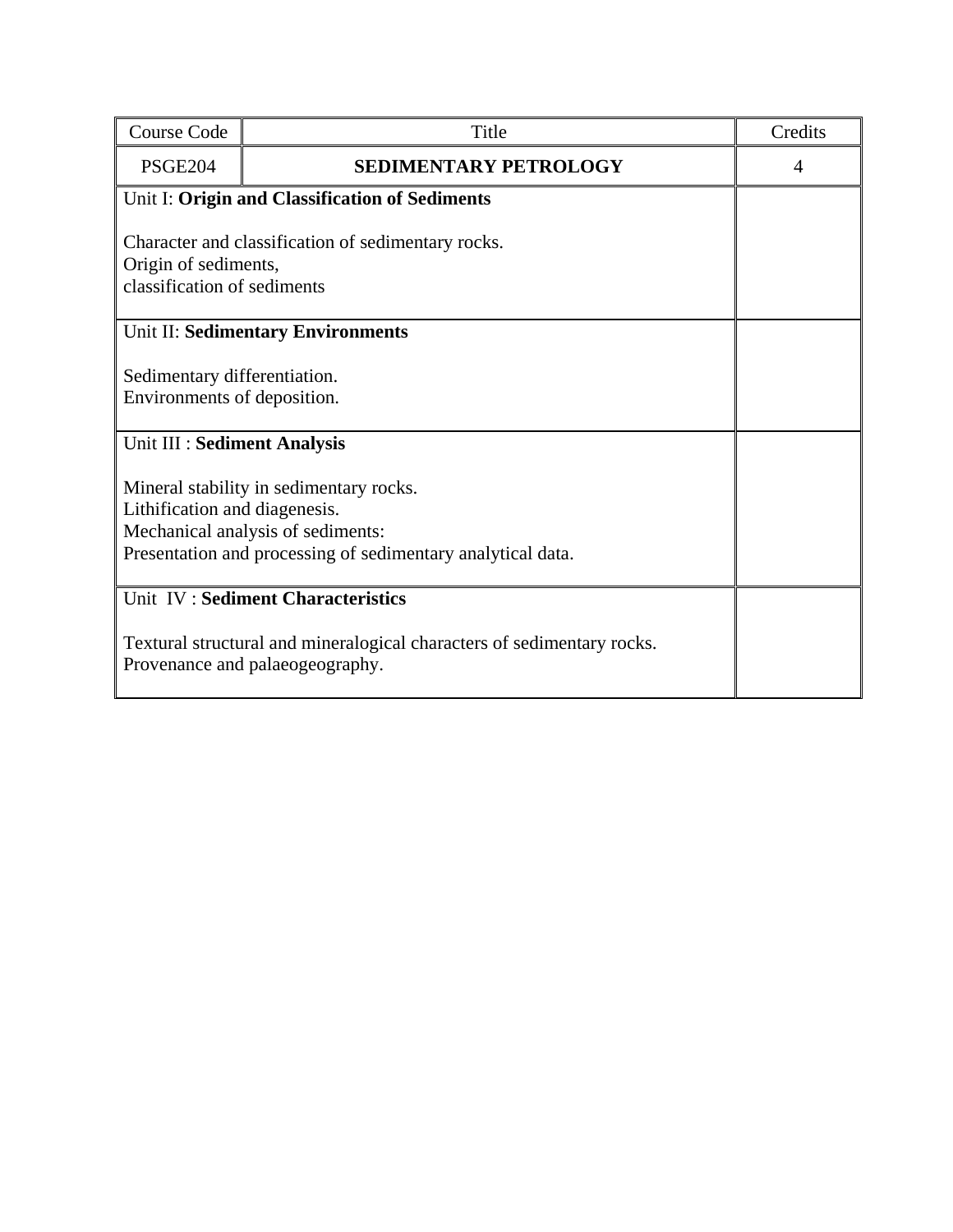# **SEMESTER I PRACTICAL**

### **PSGEP1 Mineralogy:**

Megascopic and microscopic identification of minerals. : Olivine, Pyroxene, Amphibole, Mica, Feldspar, Feldspathoid, Garnets

### **PSGEP2 Geochemistry I:Petrographic Calculations**

- 1. CIPW Norm Calculations
- 2. Niggli Values Calculation

### **PSGEP3 Structural Geology**

- 1. Interpretation of Geological Survey Maps
- 2. Structural Problems

### **PSGEP4 Igneous Petrology :**

- 1. Megascopic Examination of Igneous Rocks
- 2. Microscopic examination of Igneous Rocks
- 3. Variation diagrams of Igneous rocks
- 4. Interpretation of differentiation trends by AFM diagrams

# **SEMESTER II PRACTICAL**

## **PSGEP5 Crystal Optics : Crystallography:**

- 1. Symmetry diagrams
- 2. Axial Ratios
- 3. Stereographic and Gnomonic Projections

#### **PSGEP6 Geochemistry II: Mineral calculations:**

- a. Olivine
- b. Pyroxene
- c. Amphibole
- d. Mica
- e. Feldspar
- f. Feldspathoid
- g. Garnets

#### **PSGEP7 Metamorphic Petrology: Plotting and Interpretation**

Plotting and Interpretations of AFM/ACF Diagrams of metamorphic rocks

## **PSGEP8 Sedimentary Petrology**

- a. Megascopic & Microscopic Examination of Sedimentary rocks
- b. Sedimentary Mechanical Analysis Interpretations
	- **c.** Determination of Roundness of Grains, grain size and Pipette analysis.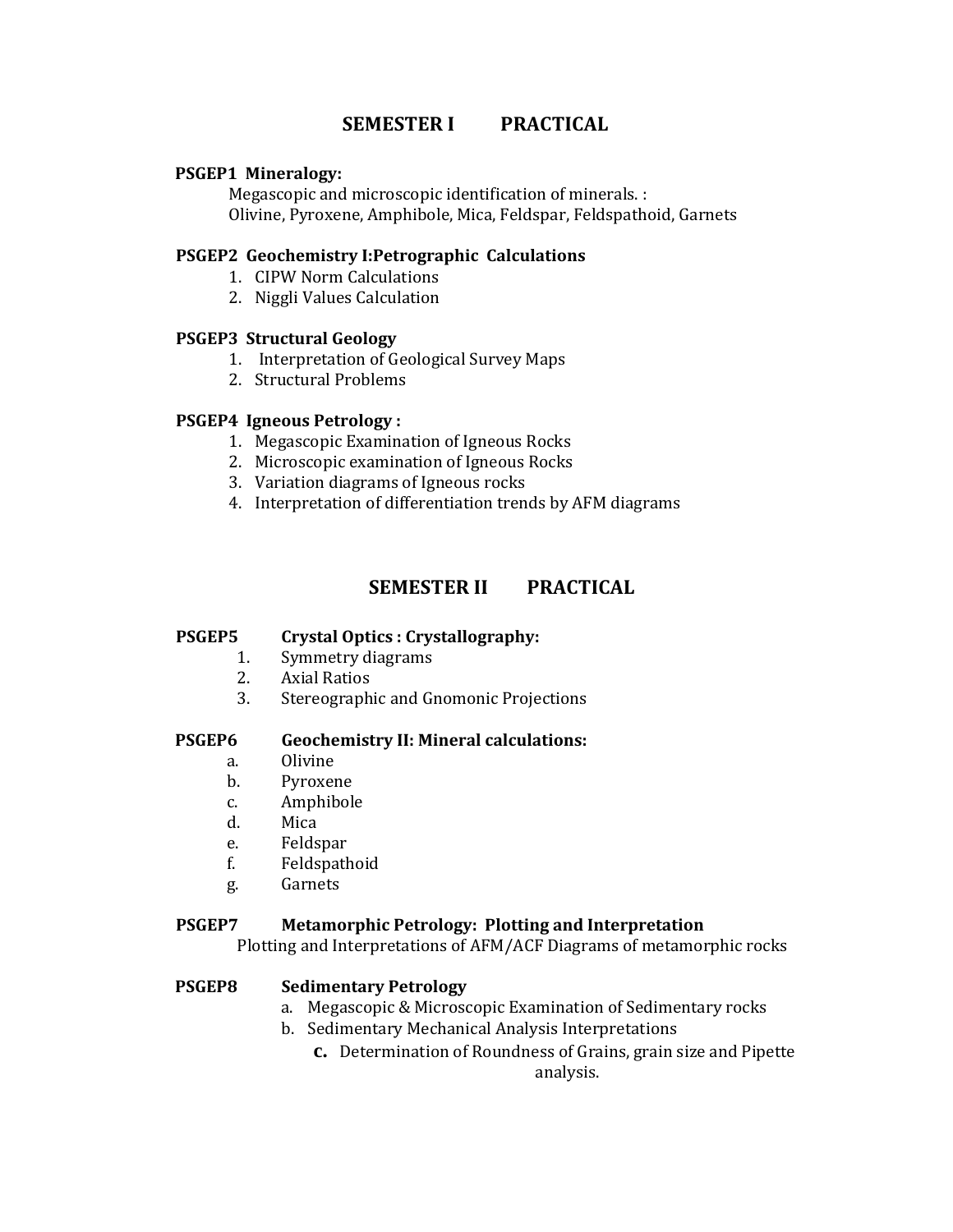# **M.Sc.: SEMESTER I**

## **MINERALOGY**

- 1. Berry, Mason & Dietrich, (1985) Mineralogy. CBS Publishers, New Delhi.
- 2. Deer, Howie & Zussman, (1985) An Introduction to the Rock‐Forming Minerals. ELBS/Longman.
- 3. Deer, Howie & Zussman, Rock Forming Minerals, Vol. I IV.
- 4. Ford, William E. (1992) A Textbook of Mineralogy. Wiley Eastern Ltd., New Delhi.
- 5. Frye, K., Modern Mineralogy.
- 6. Klein, Cornelis and Hulburt, Cornelius S., Jr. (1985) Manual of Mineralogy. John Wiley and Sons, Singapore.
- 7. Mason, Brian & Berry, L. G. (1968) Elements of Mineralogy. W.H. Freeman and Co., San Francisco
- 8. Perkins, Dexter (2002) Mineralogy, 2nd edition, Prentice Hall of India Pvt. Ltd., New Delhi.
- 9. Putnis, Andrew (1992) Introduction to Mineral Sciences. Cambridge University Press, U.K.

## **GEOCHEMISTRY I**

- 1. Faure, Gunter (1998) Principals and Applications in Geochemistry. Prentice Hall International (U.K.) Ltd., London
- 2. Jones, P. Meurig (1987) Applied Mineralogy a quantitative approach. Graham and Trotman, U.K.
- 3. Mason, Brian & Moore, Carleton B. (1982) Principals of Geochemistry. John Wiley and Sons, Singapore.
- 4. Werk, Hans‐Rudolf and Bulakh, Andrei (2004) Minerals their constitution and Origin. Cambridge University Press, U.K.
- 5. Willard, Merritt & Dean, Instrumental Methods of Analysis.
- 6. Rollinson, H., (1994) Using Geochemical Data. Longman.

## **STRUCTURAL GEOLOGY**

- 1. Structural Geology by R.D.Hatcher
- 2. Foundations of Structural Geology by R.G. Park
- 3. Structural Geology by P.C.Badgley
- 4. Structural Geology by E.S.Hills

## **IGNEOUS PETROLOGY**

- 1. Igneous and Metamorphic Petrology by M.Best
- 2. Igneous and Metamorphic Petrology by Carmaichael , Turner & Verhoogen
- 3. Igneous Petrology by A. Hall
- 4. Petrology of Igneous and Metamorphic Petrology by D.W.Hyndman
- 5. Petrology of Igneous rocks by Hatch and Wells
- 6. Petrology for students by Nockalds, Knox & Chinner
- 7. Metamorphic Rocks by Y. R. Mason
- 8. Petrology of Metamorphic Rocks by H. Winkler
- 9. Metamorphism and Metamorphic belts by A. Miyashiro
- 10. Petrography by William, Turner & Verhoogen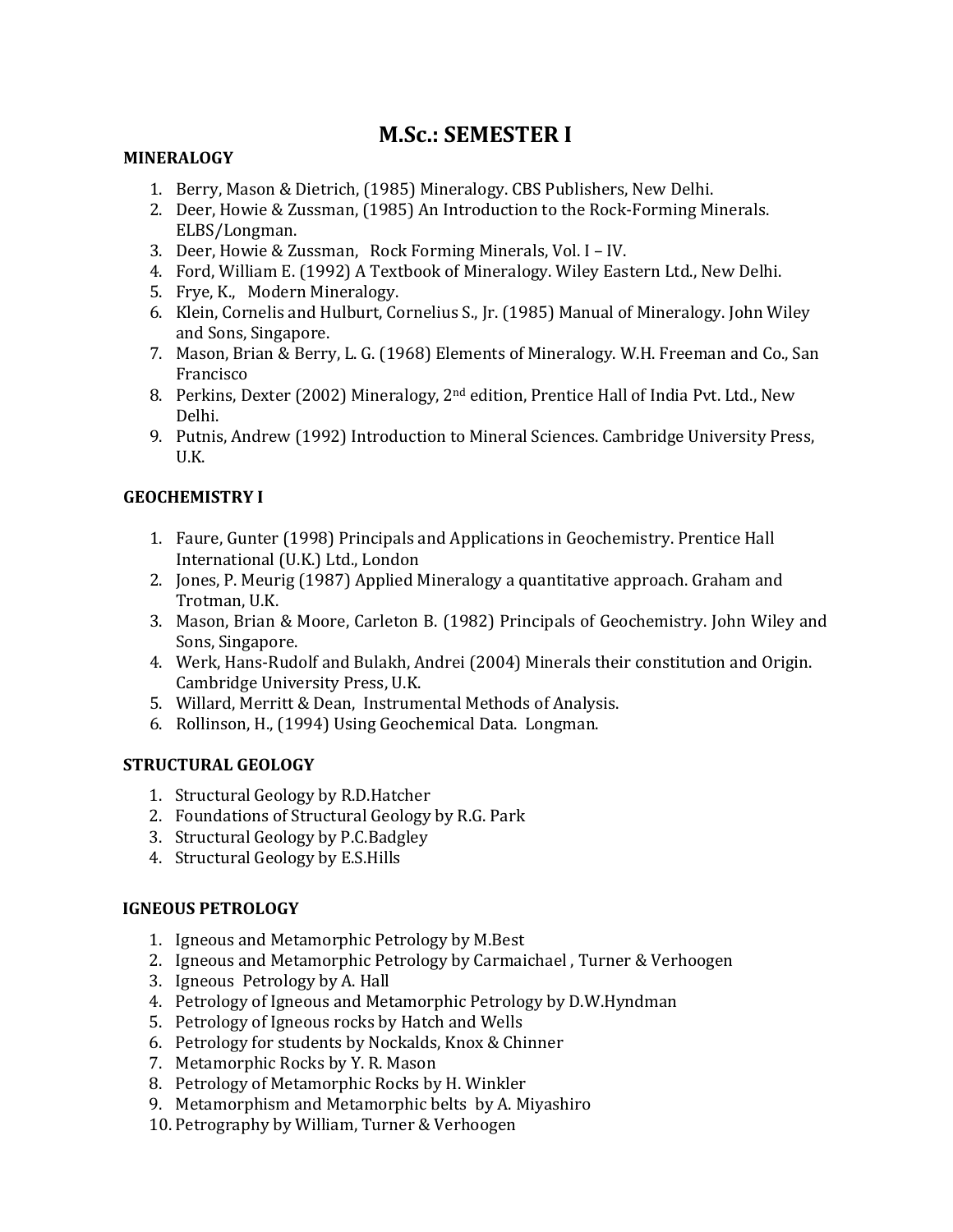# **M.Sc. : SEMESTER II**

## **CRYSTAL OPTICS**

- 1. Gay, P., Crystal Optics.
- 2. Hartshorne & Stuart, Practical Optical Crystallography
- 3. Kerr, Paul F. (1977) Optical Mineralogy, 4th edition, McGraw‐Hill Inc., U.S.A.
- 4. Nesse, William D. (2004) Introduction to optical mineralogy, 3rd Edition, Oxford University Press, New York.
- 5. Shelley, David (1985) Optical Mineralogy, 2<sup>nd</sup> edition, Elsevier Science Publishing Co., New York.
- 6. Whalstrom, Ernest E. (1969) Optical Crystallography,  $4<sup>th</sup>$  edition, John Wiley and Sons, Inc. London.
- 7. Willard, Merritt & Dean, Instrumental Methods of Analysis.
- 8. Winchell, Elements of Optical Mineralogy
- 9. Zussman, J., Physical Methods in Determinative Mineralogy.

# **GEOCHEMISTRY II**

- 1. Faure, Gunter (1998) Principals and Applications in Geochemistry. Prentice Hall International (U.K.) Ltd., London
- 2. Jones, P. Meurig (1987) Applied Mineralogy a quantitative approach. Graham and Trotman, U.K.
- 3. Mason, Brian & Moore, Carleton B. (1982) Principals of Geochemistry. John Wiley and Sons, Singapore.
- 4. Werk, Hans‐Rudolf and Bulakh, Andrei (2004) Minerals their constitution and Origin. Cambridge University Press, U.K.
- 5. Willard, Merritt & Dean, Instrumental Methods of Analysis.
- 6. Rollinson, H., (1994) Using Geochemical Data. Longman.

## **SEDIMENTARY PETROLOGY**

- 1. Blatt, Harvey, Middleton, Gerard & Murray, Raymond (1972) Origin of Sedimentary Rocks. Prentice‐Hall, Inc., N.J., U.S.A.
- 2. Muller, German (1967) Methods in Sedimentary Petrology. Hafner Publishing Co.
- 3. New York.
- 4. Pettijohn, F. J. (1984) Sedimentary Rocks, 3<sup>rd</sup> edition, CBS Publishers and Distributors, New Delhi.
- 5. Prothero Donald R. & Schwab Fred (1996) An introduction to Sedimentary Rocks and Stratigraphy. W. H. Freeman and Co. New York.
- 6. Sengupta, Supriya (1994) Introduction to Sedimentology. Oxford & IBH Publishing Co. Pvt. Ltd., New Delhi.
- 7. Stow, Dorrik A. V. (2005) Sedimentary rocks in the field. Mason Publishing Ltd., U.K.
- 8. Tucker, Maurice E. (2001) Introduction to Sedimentology. Blackwell Publishing, U.S.A.

## **METAMORPHIC PETROLOGY**

- 1. Igneous and Metamorphic Petrology by M.Best
- 2. Igneous and Metamorphic Petrology by Carmaichael , Turner & Verhoogen
- 3. Igneous Petrology by A. Hall
- 4. Petrology of Igneous and Metamorphic Petrology by D.W.Hyndman